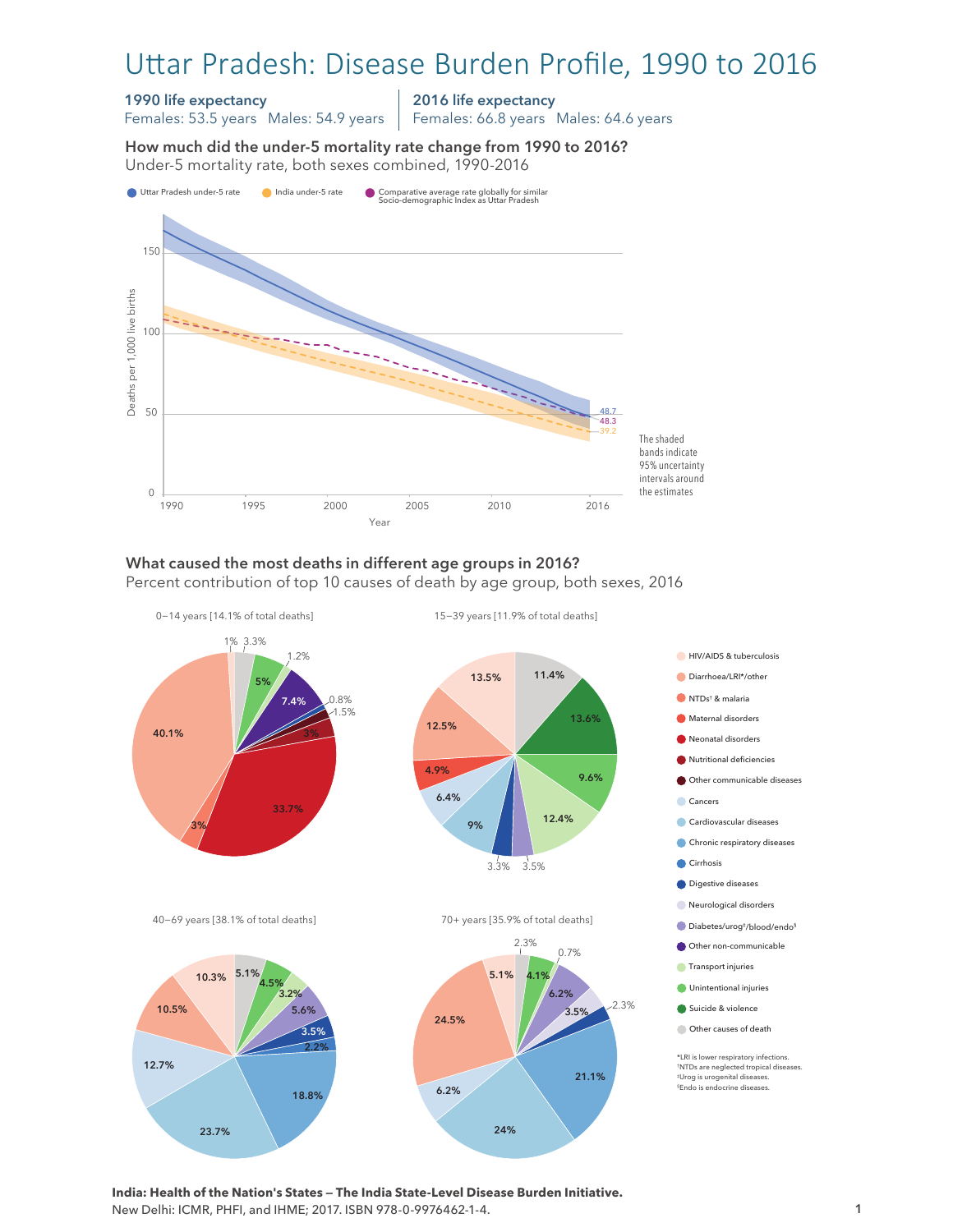### Proportion of total disease burden from: Premature death: 71.6% | Disability or morbidity: 28.4%

### What caused the most years of life lost, by sex, in 2016?

Top 15 causes of YLLs, ranked by percent for both sexes combined, 2016



#### What caused the most years lived with disability, by sex, in 2016? Top 15 causes of YLDs, ranked by percent for both sexes combined, 2016



\*COPD is chronic obstructive pulmonary disease.

\*Sense organ diseases includes mainly hearing and vision loss.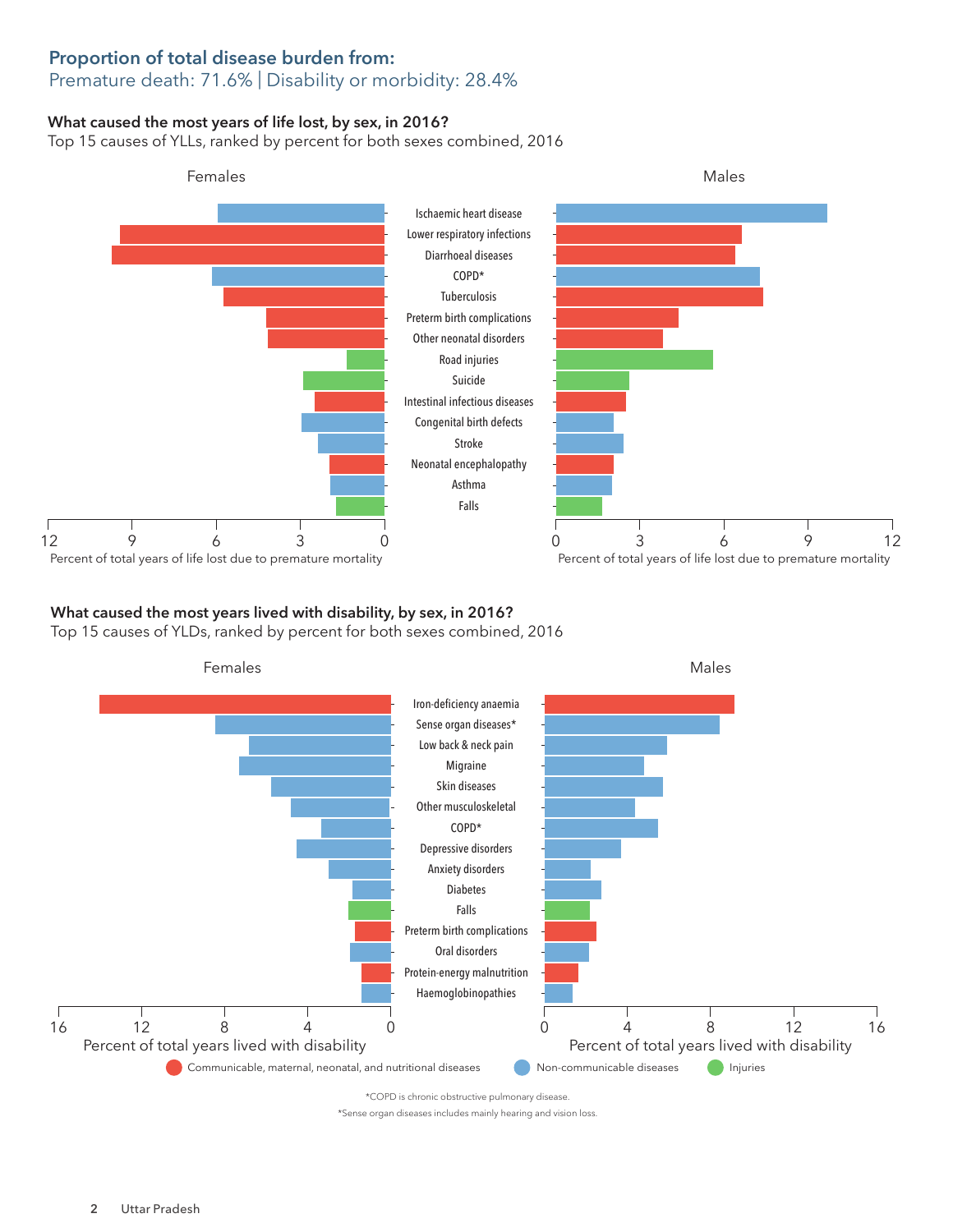## Proportion of total disease burden from: CMNNDs: 40.5% | NCDs: 47.9% | Injuries: 11.6%

How have the leading causes of death and disability combined changed from 1990 to 2016? How have the leading causes of death and disability combined changed from 1990 to 2016? Change in top 15 causes of DALYs, both sexes, ranked by number of DALYs, 1990–2016 Change in top 15 causes of DALYs, both sexes, ranked by number of DALYs, 1990–2016



The percent figure in brackets next to each cause is DALYs from that cause out of total DALYs.

‡Sense organ diseases includes mainly hearing and vision loss. § Self-harm refers to suicide and the nonfatal outcomes of self-harm.

# What caused the most death and disability combined across age groups in 2016? What caused the most death and disability combined across age groups in 2016?



Percent of DALYs by age group, both sexes, 2016 Percent of DALYs by age group, both sexes, 2016 25

> The number in the bracket on top of each vertical bar is the ratio of percent DALYs to population for that age group. The number in parentheses after each age group on the x-axis is the percent of population in that age group.